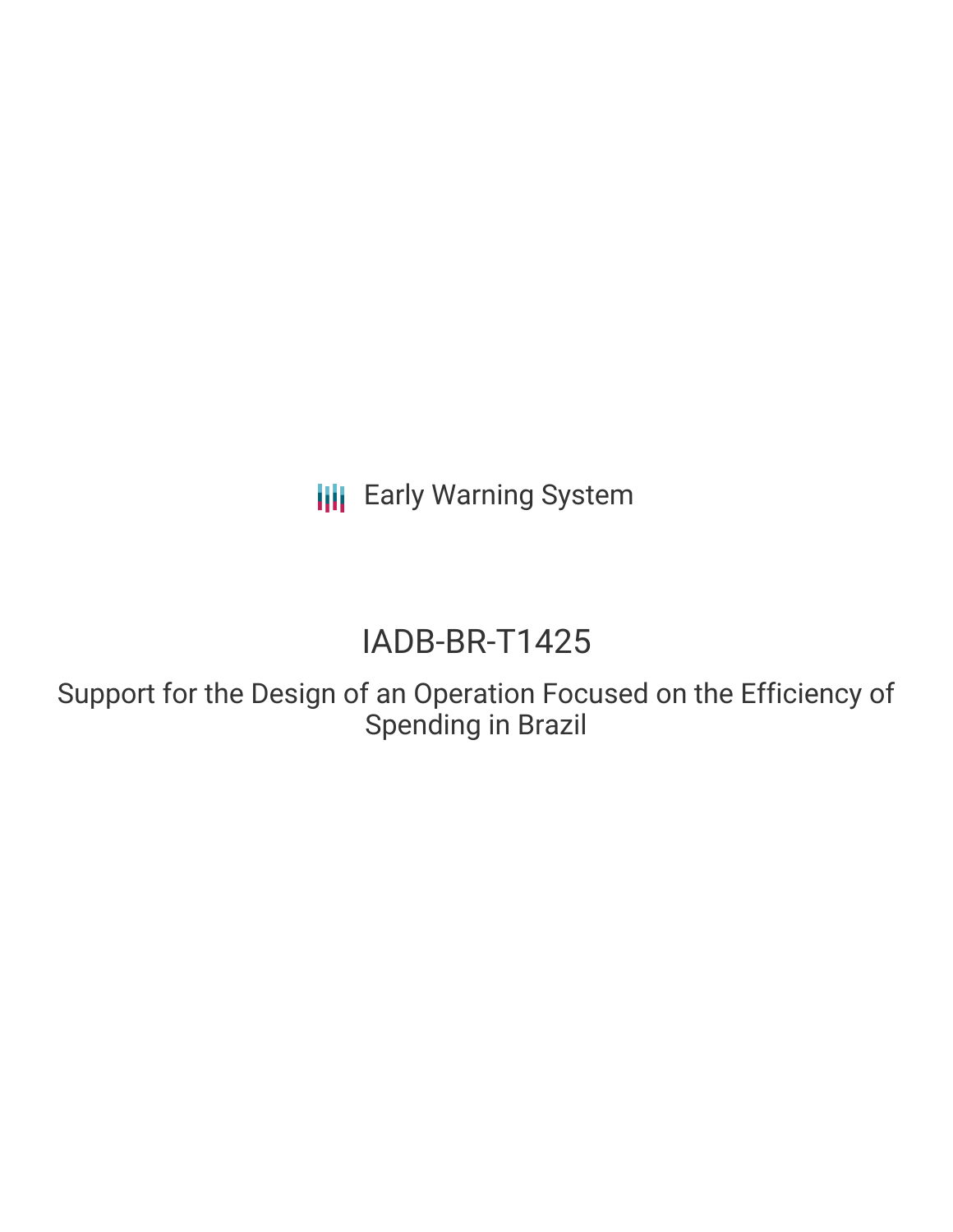



#### **Quick Facts**

| <b>Countries</b>               | Brazil                                      |
|--------------------------------|---------------------------------------------|
| <b>Financial Institutions</b>  | Inter-American Development Bank (IADB)      |
| <b>Status</b>                  | Approved                                    |
| <b>Bank Risk Rating</b>        | C                                           |
| <b>Voting Date</b>             | 2019-10-23                                  |
| <b>Sectors</b>                 | Education and Health, Technical Cooperation |
| <b>Investment Type(s)</b>      | Grant                                       |
| <b>Investment Amount (USD)</b> | \$0.20 million                              |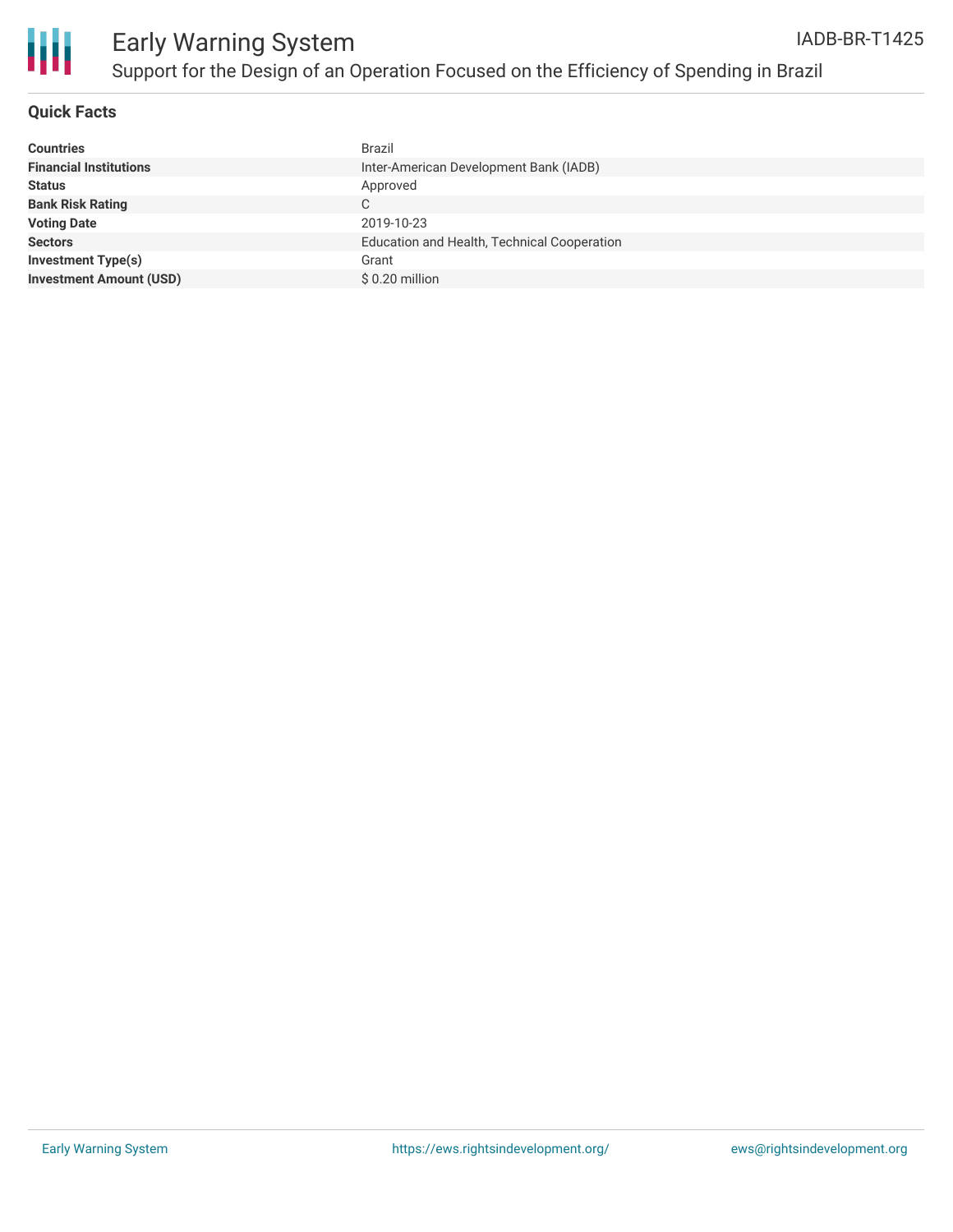

#### **Project Description**

According to the Bank's website, this project provides financing for (i) the improvement of education management processes, (ii) efficiency in spending, (iii) innovation in the processes of teacher and student assignment and (iv) strengthening of the pacts between states and municipalities.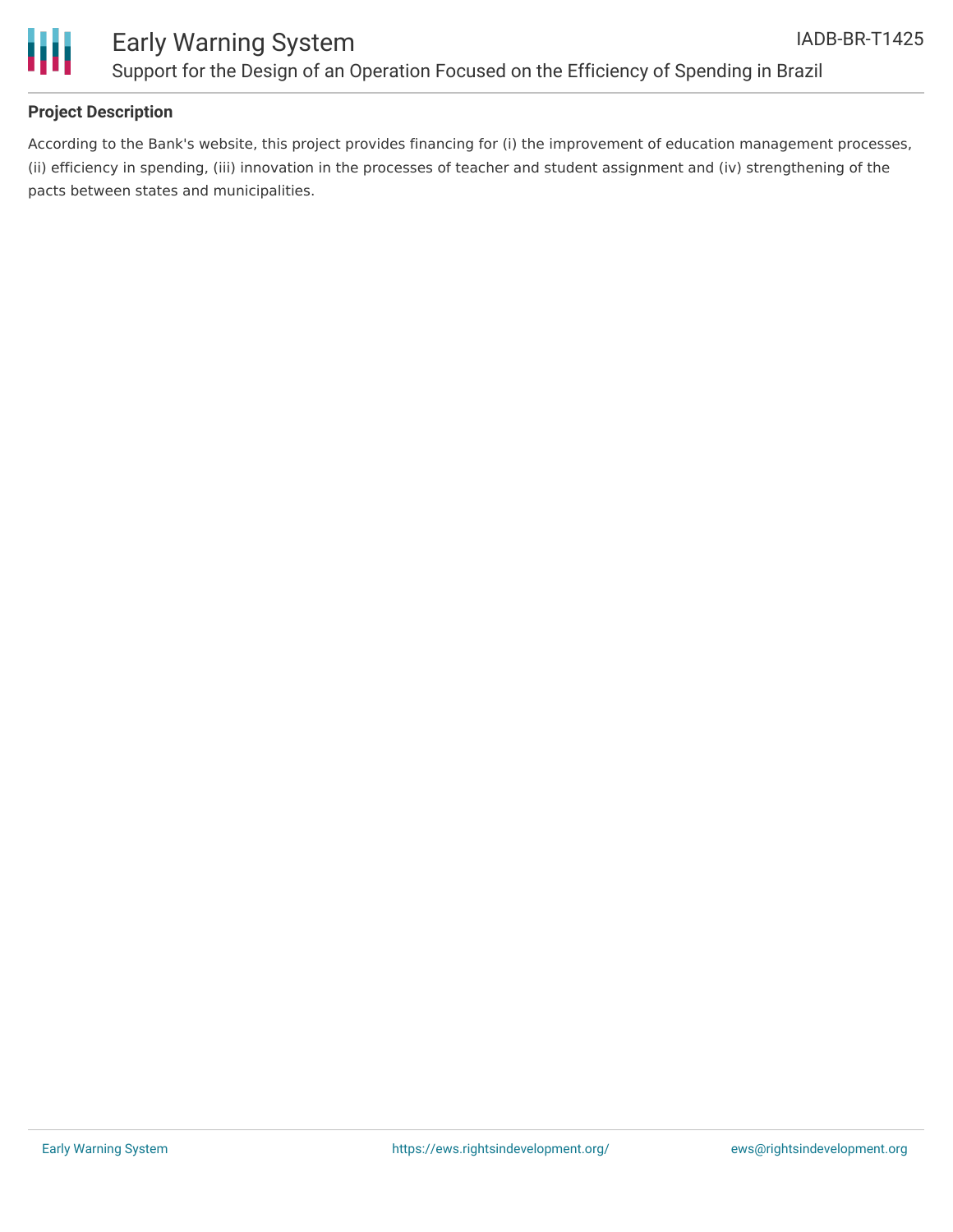

#### Early Warning System Support for the Design of an Operation Focused on the Efficiency of Spending in Brazil IADB-BR-T1425

#### **Investment Description**

• Inter-American Development Bank (IADB)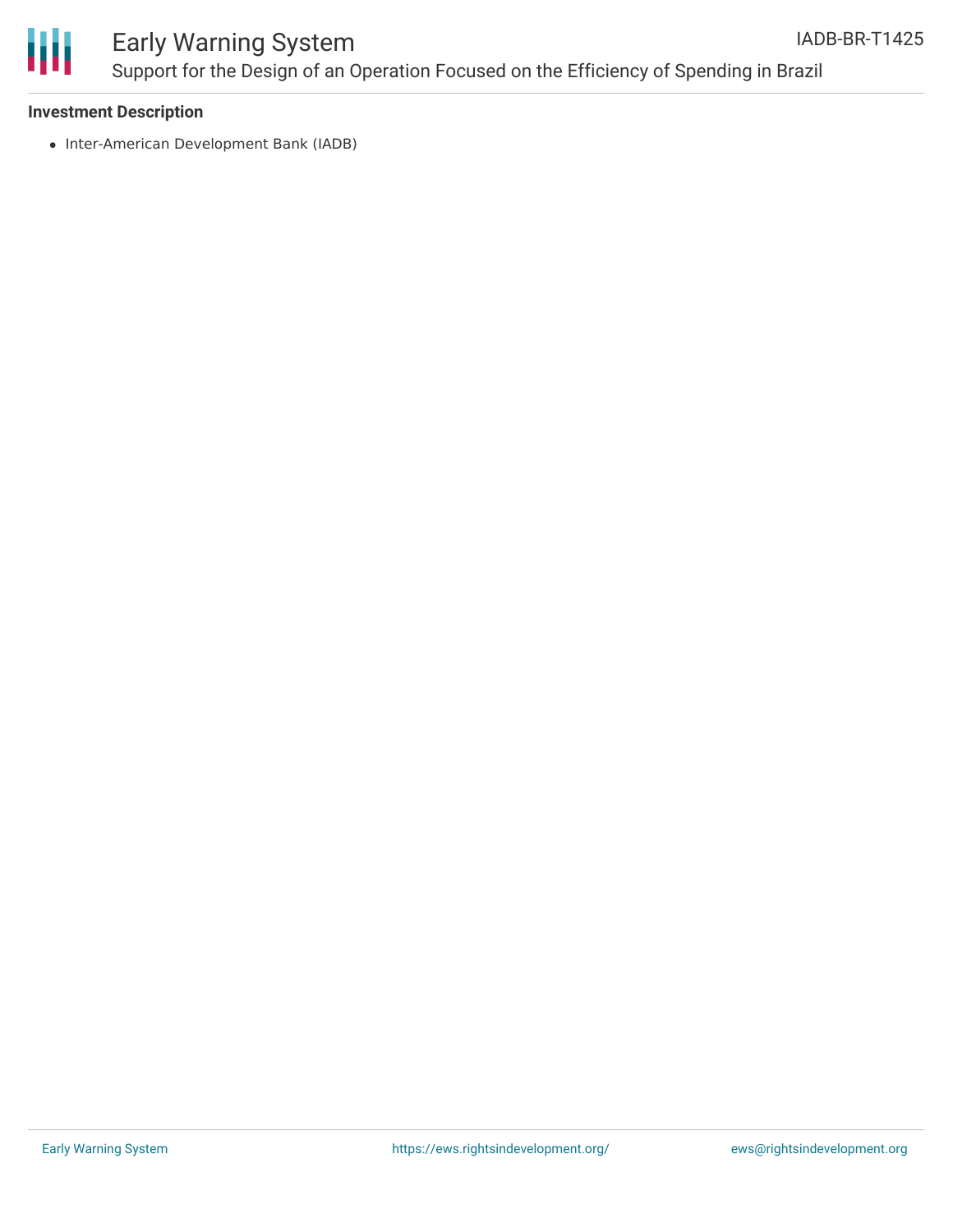### **Contact Information**

No contact information available at time of writing.

#### **ACCOUNTABILITY MECHANISM OF IADB**

The Independent Consultation and Investigation Mechanism (MICI) is the independent complaint mechanism and fact-finding body for people who have been or are likely to be adversely affected by an Inter-American Development Bank (IDB) or Inter-American Investment Corporation (IIC)-funded project. If you submit a complaint to MICI, they may assist you in addressing the problems you raised through a dispute-resolution process with those implementing the project and/or through an investigation to assess whether the IDB or IIC is following its own policies for preventing or mitigating harm to people or the environment. You can submit a complaint by sending an email to MICI@iadb.org. You can learn more about the MICI and how to file a complaint at http://www.iadb.org/en/mici/mici,1752.html (in English) or http://www.iadb.org/es/mici/mici,1752.html (Spanish).